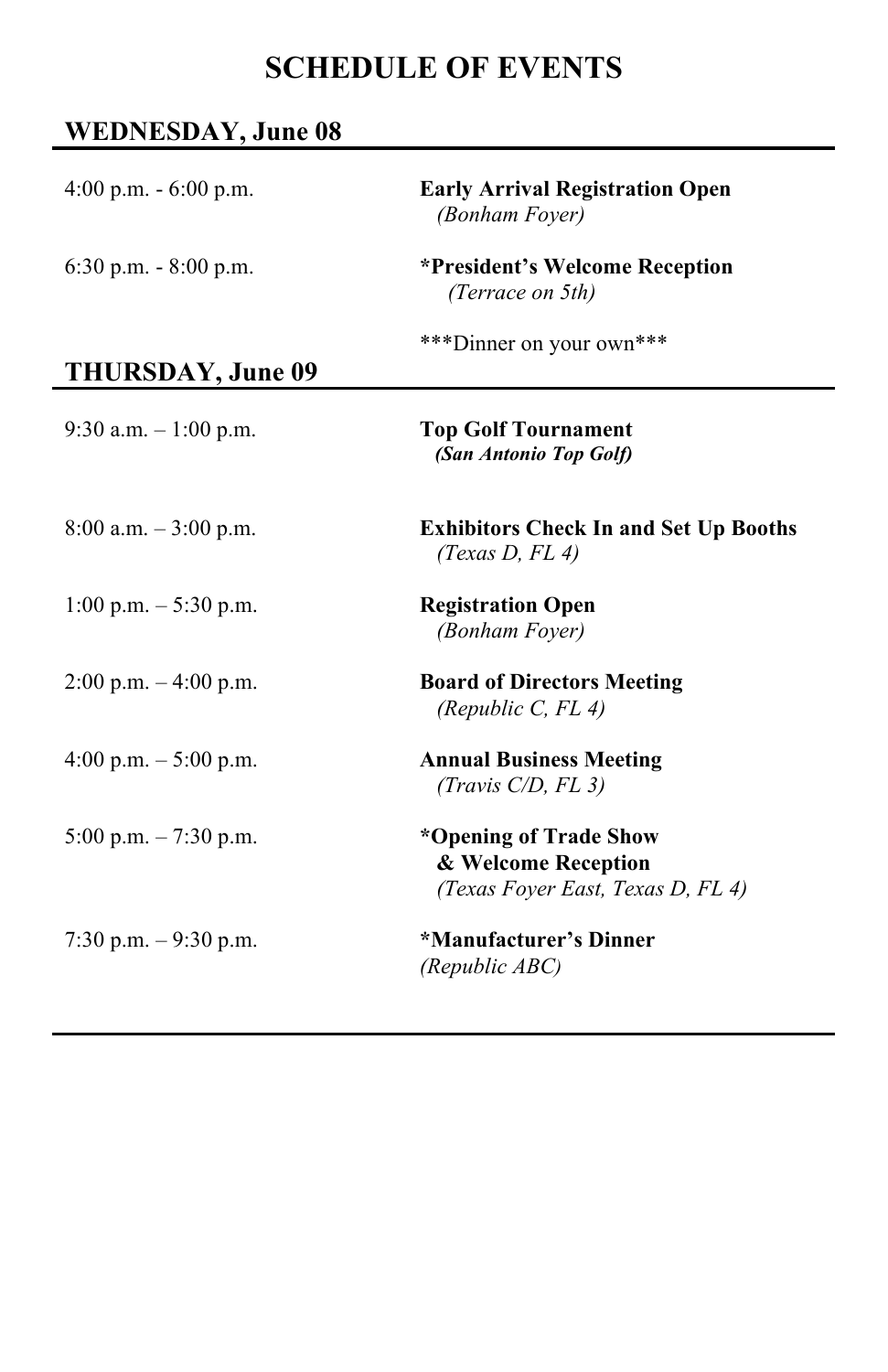# **TLPCA 2022 CONVENTION**

## **FRIDAY, June 10**

| 7:30 a.m. $-10:00$ a.m.   | <b>Registration Open</b><br>(Bonham Foyer)                                                               |
|---------------------------|----------------------------------------------------------------------------------------------------------|
| 7:30 a.m. $-9:00$ a.m.    | *Breakfast with Exhibitors<br>(Texas $D$ , $FL$ 4)                                                       |
| 10:00 a.m. $-1:30$ p.m.   | <b>Spouses Program</b><br>(Go Rio Riverwalk Cruise)                                                      |
| $9:15$ a.m.               | <b>OPENING SESSION</b><br>-EDUCATION PROGRAM<br>(Texas E, FL 4)                                          |
|                           | <b>David Mouton, President Presiding</b>                                                                 |
| $9:30$ a.m. $-10:30$ a.m. | <b>GENERAL SESSION 1</b><br>"Behind the Walls"<br><b>Speaker: Buck Buchanan</b>                          |
| 10:45 a.m. $-11:45$ a.m.  | <b>GENERAL SESSION 2</b><br>"Social Media for Business"<br><b>Speaker: Olivia Corbett</b>                |
| 11:30 a.m. $- 12:30$ p.m. | *Lunch with Exhibitors<br>(Texas $D$ , $FL$ 4)                                                           |
| 12:45 p.m. $-1:45$ p.m.   | <b>GENERAL SESSION 3</b><br>"ASTM C-1063 Changes for Lath"<br><b>Speaker: Mark Fowler</b>                |
| $2:00$ p.m. $-3:00$ p.m.  | <b>GENEARL SESSION 4</b><br>"Prepare Your Defense During the<br>Project"<br><b>Speaker: Tom Mailloux</b> |